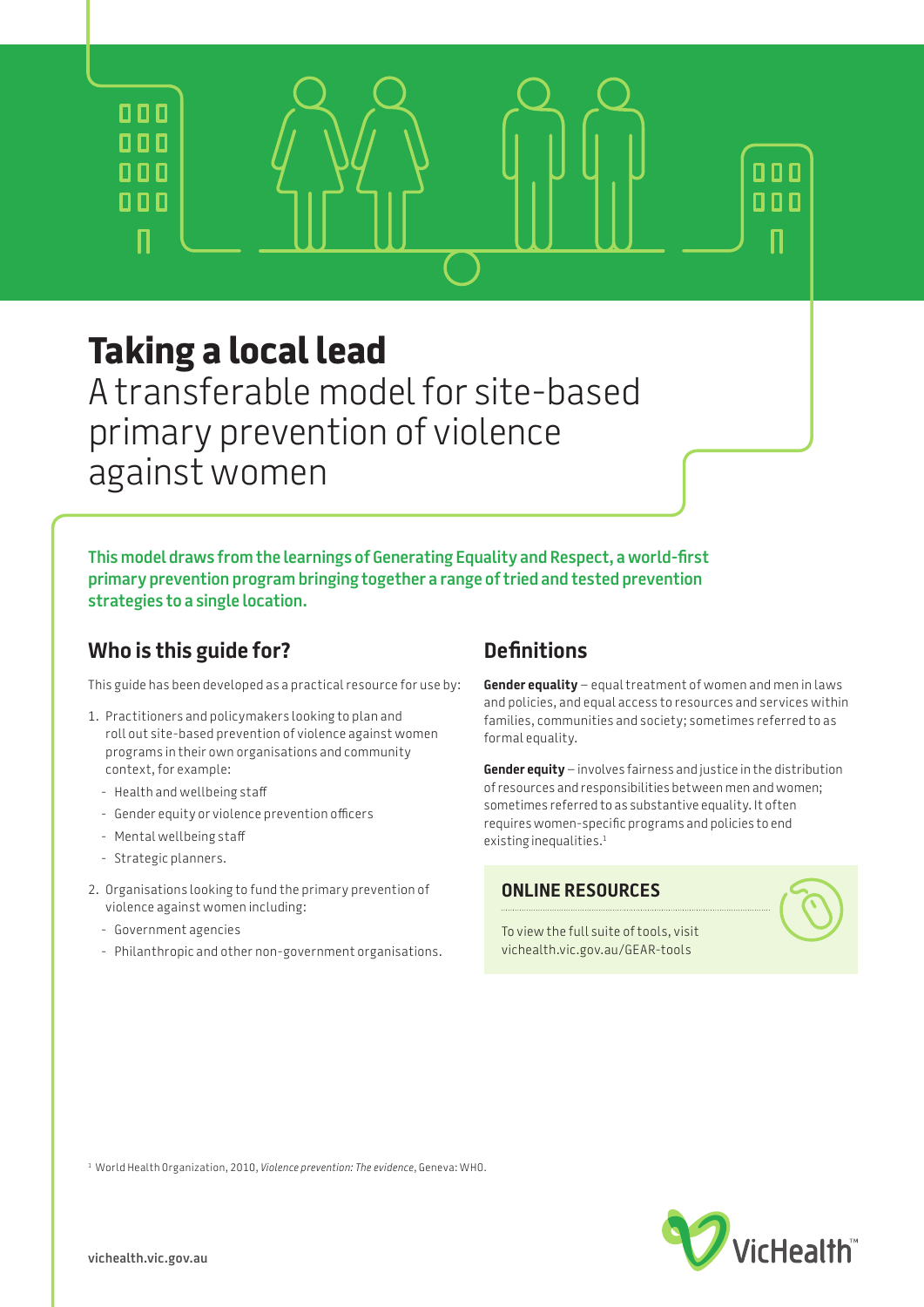

# **Understanding the transferable elements of a site-based model of primary prevention**

The Generating Equality and Respect program builds on VicHealth's significant research and investment in the development of leadership, an evidence base and practice guidance to prevent violence against women. A small, yet promising body of research indicated the value of primary prevention activities happening within everyday settings such as schools and workplaces. Reflecting this, the program piloted a model through which multiple, mutually reinforcing activities were brought together into a single location.

The implementation and evaluation of Generating Equality and Respect was structured with a view to determining which elements of the program's site-based approach were transferable and could inform future practice.

To achieve this, a model documentation project was undertaken over the life-course of the project. The methodology included three components:

- 1. content analysis of the program's documentation over the life of the Program
- 2. three workshops with the program team at the end of each year of work to allow observation and analysis of the program elements as they emerged
- 3. key informant interviews with staff members who were responsible for designing, implementing and evaluating the program.

### **The model**

The model below, proposes an 'architecture' for planning and implementing site-based primary prevention within geographically-defined areas and communities.

#### **Diagram 1: Elements for transferability of Generating Equality and Respect Program**



The inner circle of the model identifies 'fixed' or core elements of the program that remained stable from inception through planning and implementation. They are considered fundamental in informing a site-based model.

- Purpose and scope
- Resourcing
- A learning partnership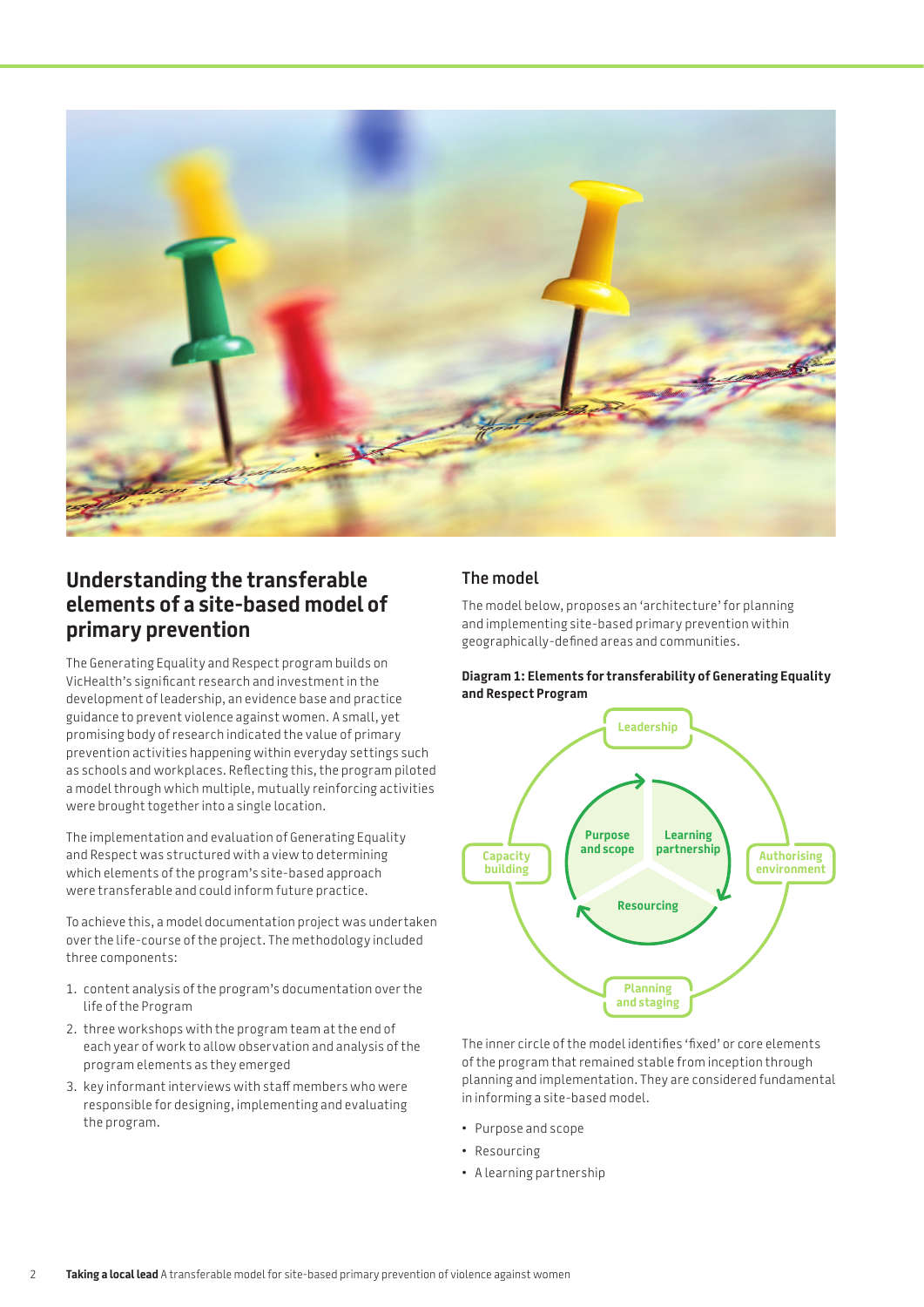The outer circle of the model identifies four transferable 'process elements'—design features or practices that should ideally operate for a site-based model to take root.

- Leadership
- Authorising Environment
- Planning and Staging
- Capacity Building

Both the core and process elements are explained in detail below. In the table on [page 4](#page-3-0), the elements are broken down into key considerations to help guide practice and planning for your organisation and are evidenced in examples from the Generating Equality and Respect experience.

# **Elements for success**

### **Fixed or core elements**

#### **Purpose and scope**

The core purpose of the Generating Equality and Respect program to prevent violence against women before it starts was emphasised from the start, and underpinned and informed every other element and activity undertaken throughout the program's life.

A guiding principle was that it be a 'site-based' approach which described the characteristics of where the work would be implemented and who the beneficiaries would be. The site would be geographically defined. A 'whole-of-environment' approach would be taken, with multiple layers of influence: individual/ relationship, community/organisational, and societal. The model also required that only tried and tested initiatives be planned.

#### **A learning partnership**

The model envisaged a partnership that focused on a site that has three partners working closely together' to achieve the program's objectives. It had explicit and specific requirements for prospective partners' commitment and readiness to work in partnership at the Executive Committee and Program Team levels. Requirements around partnership composition, roles and responsibilities, and required outputs throughout the program life also needed to be met. Prospective partners were to have pre-existing relationships, be 'ready for a long and deep involvement with each other and the settings and population groups in the demonstration site' to achieve culture change.

#### **Resourcing**

The model positioned VicHealth as an equal learning partner, where the three partners would assume a learning accountability to each other. It also regarded the program funding as three-year seed funding to lay the foundation for a 20-year vision in the site.

### **Process elements**

#### **Leadership**

The model envisaged leadership as having two site-focused partners who would demonstrate leadership in the proposed site through a commitment to cultural change agendas within their own organisations and by modelling promising practice.

As part of the learning partnership approach, representatives from each of the three partner organisations brought a shared responsibility and different perspectives about emerging learning, how those were reflected on and how leadership was exercised. The partnership's leadership, based on shared and equal decision-making powers, was reflected in the governance structures and in the commitments made by these partners to organisational change processes.

#### **Authorising environment**

Evidence suggests that locations selected for place-based initiatives must be ready for (or at least welcome to) those initiatives occurring. The program partners identified a need to jointly assess the readiness of potential locations for primary prevention before making their final selection. The authorising environment was also considered in terms of the organisational change activities to be undertaken by partner organisations, Monash City Council and Link Health and Community, as part of the program. As the program progressed, readiness was mainly being considered in terms of leadership commitment and capacity to prioritise the work, rather than as a specific criteria on which to base a decision whether or not to proceed in particular settings. Organisational change processes proceeded at differential rates for a range of reasons. These included existing priorities, organisational structure and governance and policy arrangements of the partners. Clear communications and messaging was found to be critical to 'cut through' organisational prioritisation and re-prioritisation pressures, structural, leadership and policy processes.

#### **Planning and staging**

A staged approach to planning, implementing and evaluating the program was recommended from the outset. The location and scale of the demonstration site would be determined jointly by the three partners and result from the same comprehensive planning process as for the development of the Prevention Plan of Action, the site's key planning mechanism.

The Prevention Plan of Action would cover all partnership development activity, program planning and implementation activity. It reflected a staged approach to primary prevention activity in the site. All program evaluation activity was in a separate evaluation framework.

#### **Capacity building**

As set out in the inception model, VicHealth provided training to build the capacity of partner organisations to evaluate the processes and impacts of programs running in the demonstration site and within their own organisations.

Training in Year 1 focused on building a shared understanding among partners of the evidence and principles underpinning primary prevention of violence against women. Program Team members undertook training to understand how to respond to/refer sexual assault and family violence disclosures early in the planning phase. There was also extensive training across the two partner organisations to build the capacity and competency of their workforces, including at a leadership level, middle management and team levels.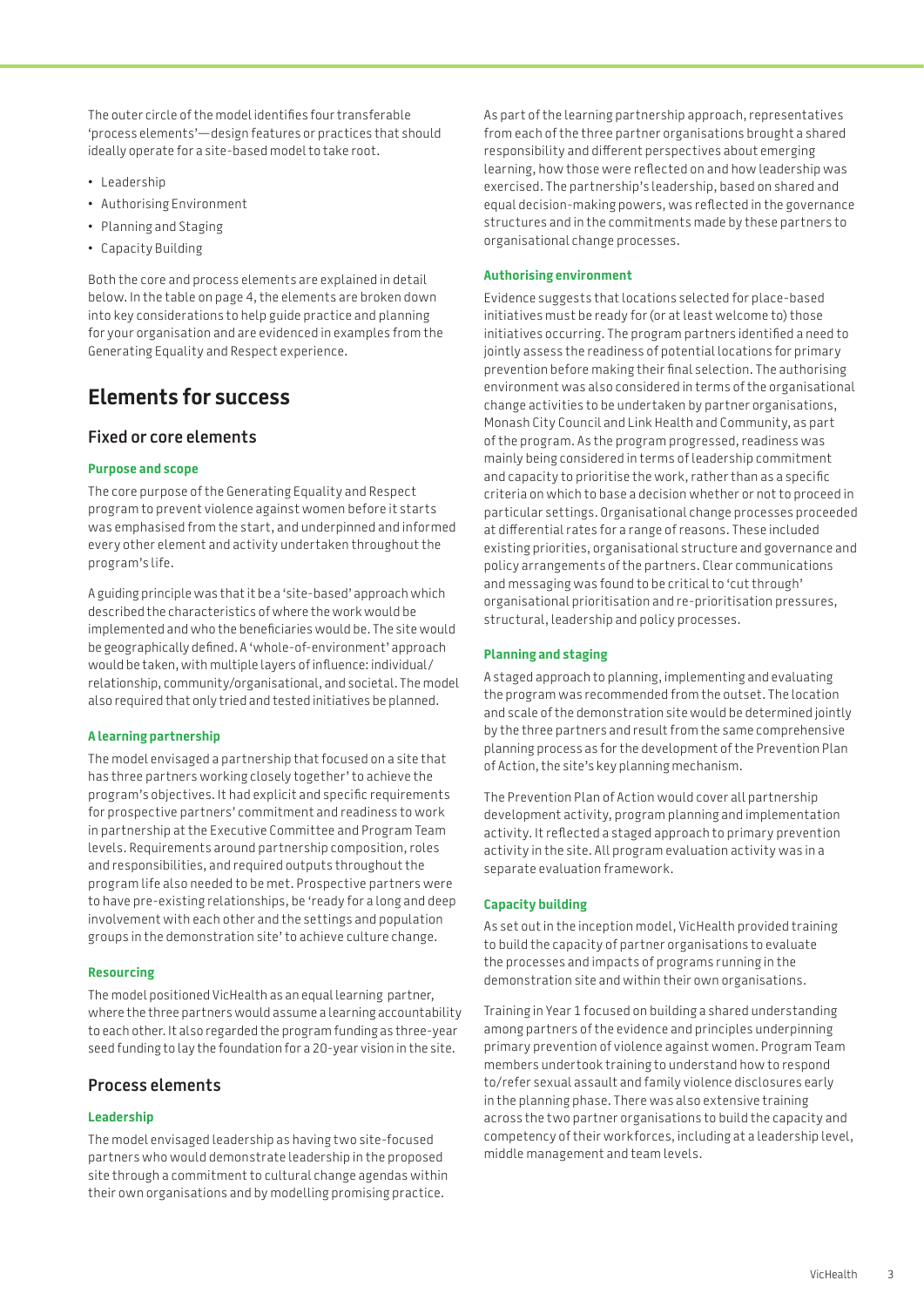# <span id="page-3-0"></span>**Key elements of transferable model**

| <b>Key elements for</b><br>site-based primary<br>prevention of<br>violence against<br>women programs | <b>Key considerations</b>                                                                                                                                                                                                                                                                                                                                                                                                                                                                                                                                                                                                              | <b>Examples: the Generating Equality and</b><br><b>Respect experience</b>                                                                                                                                                                                                                                                                                                                                                                                                                                                                                                                                                                                                                                                                                                                                                                                                                                                                                                                                                                                                                                                                                                                                                                                      |
|------------------------------------------------------------------------------------------------------|----------------------------------------------------------------------------------------------------------------------------------------------------------------------------------------------------------------------------------------------------------------------------------------------------------------------------------------------------------------------------------------------------------------------------------------------------------------------------------------------------------------------------------------------------------------------------------------------------------------------------------------|----------------------------------------------------------------------------------------------------------------------------------------------------------------------------------------------------------------------------------------------------------------------------------------------------------------------------------------------------------------------------------------------------------------------------------------------------------------------------------------------------------------------------------------------------------------------------------------------------------------------------------------------------------------------------------------------------------------------------------------------------------------------------------------------------------------------------------------------------------------------------------------------------------------------------------------------------------------------------------------------------------------------------------------------------------------------------------------------------------------------------------------------------------------------------------------------------------------------------------------------------------------|
| <b>Defining purpose</b><br>and scope                                                                 | Do you have:<br>1. A strong, overarching objective focused<br>on primary prevention and the drivers of<br>violence against women to inform all aspects<br>of your program?<br>2. Knowledge of and access to proven programs<br>and tools for use in the settings?<br>3. An understanding of the whole community<br>environment in which you are planning<br>the program?<br>4. Mature gender equality processes embedded in<br>your own organisation?<br>5. A demonstration site (geographic area) that<br>contains your proposed settings and enables<br>you to reach enough people and communities to<br>achieve large-scale impact? | • Prior to the project, Monash City Council and Link<br>Health and Community demonstrated a clear<br>focus on primary prevention in their previous<br>work and readiness to advance prevention<br>activity in their organisations and community.<br>• Gender equality processes were already<br>activated in the partner organisations.<br>• VicHealth offered access to a suite of proven<br>prevention programs and the resources to<br>enable further delivery in the project area.<br>• A scoping tool was used to identify the<br>demonstration site for its maternal and child<br>health service (Clayton Maternal and Child<br>Health Centre), corporate workplace (Bosch)<br>and youth (Partners in Prevention) settings.<br>• Generating Equality and Respect partners<br>determined four strategic goals focused on<br>primary prevention activity within the site.                                                                                                                                                                                                                                                                                                                                                                                  |
| <b>Alearning</b><br>partnership                                                                      | Do you have:<br>1. A funder committed to a learning<br>partnership with shared learning support<br>and participatory evaluation?<br>2. Clear partnership structures, roles and<br>responsibilities at all levels within<br>partner organisations?<br>3. Articulated shared and joint design and<br>decision-making processes?<br>4. Mechanisms for reviewing the partnership's<br>high-level objectives and to support<br>commitment to the project vision?                                                                                                                                                                            | • A formal partnership was established between<br>the three partners.<br>• City of Monash was identified as a Victorian local<br>government with strong capacity to implement<br>a comprehensive program of primary prevention<br>activity with the communities it served.<br>• Link Health and Community had an existing<br>relationship on this issue with City of Monash.<br>• As a testing ground for primary prevention<br>activity, the site was designed to support<br>sustained evaluation activity to inform<br>a) the effectiveness and impacts of its primary<br>prevention programs, and b) the transferability<br>of its model to other locations.<br>• The Partnership Agreement and its processes<br>provided additional impetus and a set of<br>accountabilities for partners to engage with the<br>program in the face of other organisational risks,<br>pressures and priorities.<br>• The VicHealth Partnerships analysis tool was used<br>to monitor the effectiveness of the partnership,<br>which was rated as genuinely collaborative by all<br>three partners.<br>• A evaluation capacity building model was<br>used to empower staff to evaluate the processes<br>and impacts of programs in the site and their<br>own organisations. |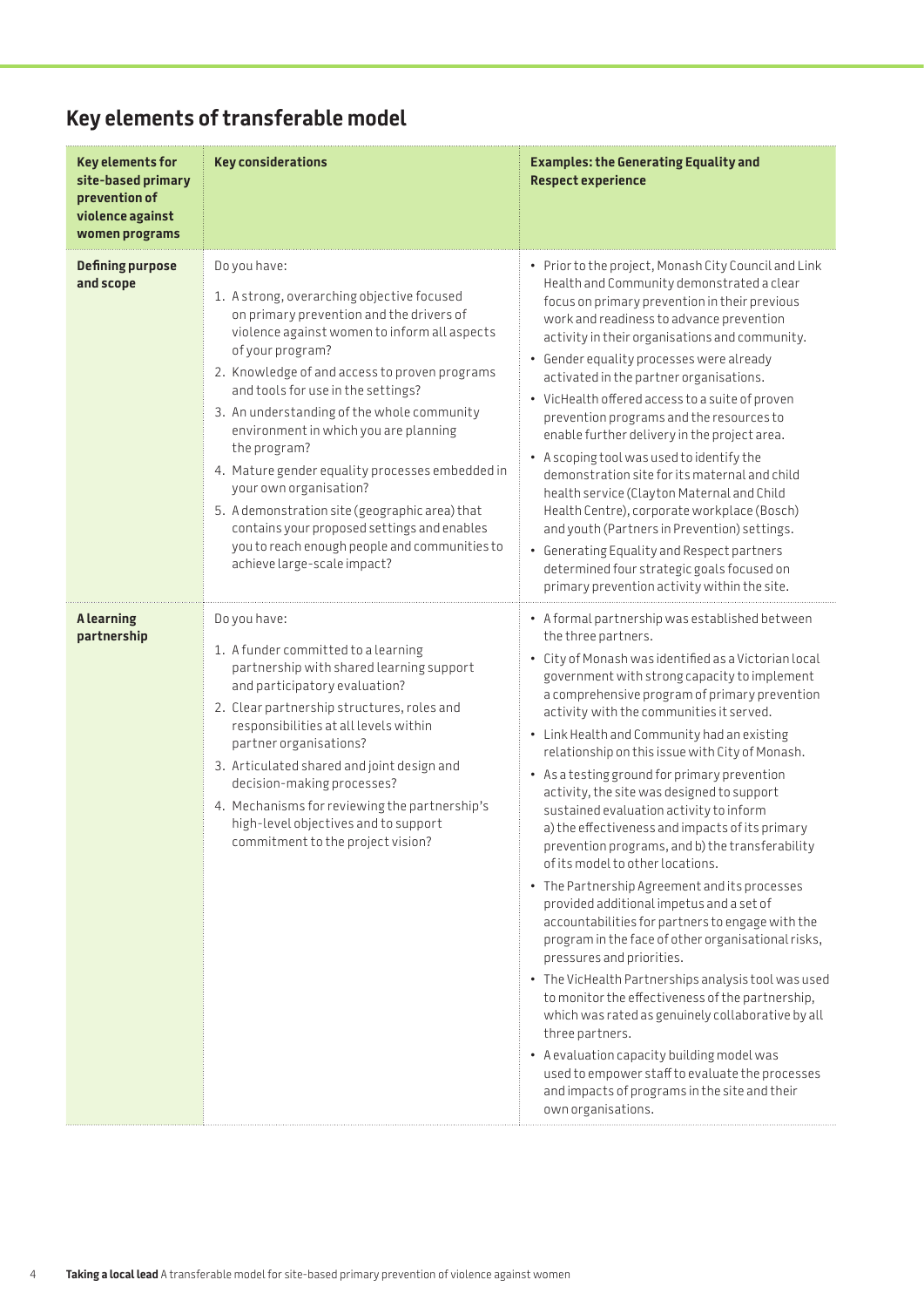| <b>Resourcing</b>                           | Do you have:<br>1. A cross-partner Project Team that reports directly<br>to organisations' CEOs or senior executives?<br>2. Specialist gender equality analysis and/or<br>policy skills?<br>3. Stakeholder engagement and<br>communication skills?<br>4. Financial and strategic support to invest in<br>resources for evaluating the project?<br>5. Time for planning, implementing, evaluating<br>and engaging with partners?                                                                                                                                                                                                                 | • The site and partnership were designed to<br>support sustained evaluation activity to inform<br>the effectiveness and impacts of VicHealth's<br>primary prevention programs and the<br>transferability of its model to other locations.<br>• \$1 million in VicHealth seed funding over three<br>years for staffing, evaluation and program delivery.<br>VicHealth provided substantial funding to initiate<br>and test the model, and enable creation of<br>resources for others to use in future.<br>• Project Team was created with seniority in the<br>organisations and a high level of specialist expertise.<br>• Community engagement and communication<br>activities commenced early to complement<br>planning and program activity.<br>• A comprehensive Prevention Plan of Action was<br>developed in the first year.<br>• An evaluation capacity building model, led by a<br>dedicated Research Practice Leader guided strong<br>evaluation planning and execution.<br>• Extra research activity undertaken to identify<br>comparable international models and collate<br>practice insights as they emerged. |
|---------------------------------------------|-------------------------------------------------------------------------------------------------------------------------------------------------------------------------------------------------------------------------------------------------------------------------------------------------------------------------------------------------------------------------------------------------------------------------------------------------------------------------------------------------------------------------------------------------------------------------------------------------------------------------------------------------|---------------------------------------------------------------------------------------------------------------------------------------------------------------------------------------------------------------------------------------------------------------------------------------------------------------------------------------------------------------------------------------------------------------------------------------------------------------------------------------------------------------------------------------------------------------------------------------------------------------------------------------------------------------------------------------------------------------------------------------------------------------------------------------------------------------------------------------------------------------------------------------------------------------------------------------------------------------------------------------------------------------------------------------------------------------------------------------------------------------------------|
| Leadership-<br>commitment<br>and capability | Do you have:<br>1. Visible commitment and meaningful<br>engagement of leadership at multiple<br>levels of decision-making?<br>2. Leaders committed to addressing<br>complex issues and a shared vision to<br>seed long term work?<br>3. Ways to inform leaders on gender equity, policy<br>and program design features?<br>4. The credibility and organisational means to<br>show leadership externally?<br>5. Leaders with the time and sustained focus<br>to engage others?                                                                                                                                                                   | • Partner CEOs jointly launched and built profile for<br>the program from the outset.<br>• Mayors and councillors spoke publicly at primary<br>prevention events throughout the program.<br>• Consistent and direct communication from project<br>team to agency leaders and executives.<br>• Both Monash City Council and Link Health<br>and Community built on their strong existing<br>community profile to show a commitment and<br>focus on prevention of violence against women.<br>• Male leaders actively encouraged male staff to be<br>actively involved.                                                                                                                                                                                                                                                                                                                                                                                                                                                                                                                                                       |
| <b>Planning</b><br>and staging              | Do you have:<br>1. Well-established, functioning response<br>systems to violence against women?<br>2. The staff and means to access referral pathways<br>to family violence and sexual assault services?<br>3. Commitment to a comprehensive planning<br>process at a strategic level within<br>the partnership?<br>4. The capacity to develop a communication<br>strategy that is owned and reviewed<br>by the partnership?<br>5. The capacity to sequence work across multiple<br>settings and sectors for long term impact?<br>6. An executive level sustainability plan?<br>7. A goal of embedding prevention in systems<br>and structures? | • A Prevention Plan of Action was developed in<br>the first year as a key deliverable, based on wide<br>consultation and scoping.<br>• Settings-based plans, reviewed annually,<br>operationalised the plan's four goals into<br>specific pieces of work.<br>• Partnerships and activities within the site's<br>different settings were staggered over time.<br>• Monash City Council developed a Gender Equity<br>Strategy 2015-2020 as an organisational<br>framework for furthering its primary prevention<br>commitments beyond Generating Equality and<br>Respect and funded a senior officer position for<br>gender equity.                                                                                                                                                                                                                                                                                                                                                                                                                                                                                         |